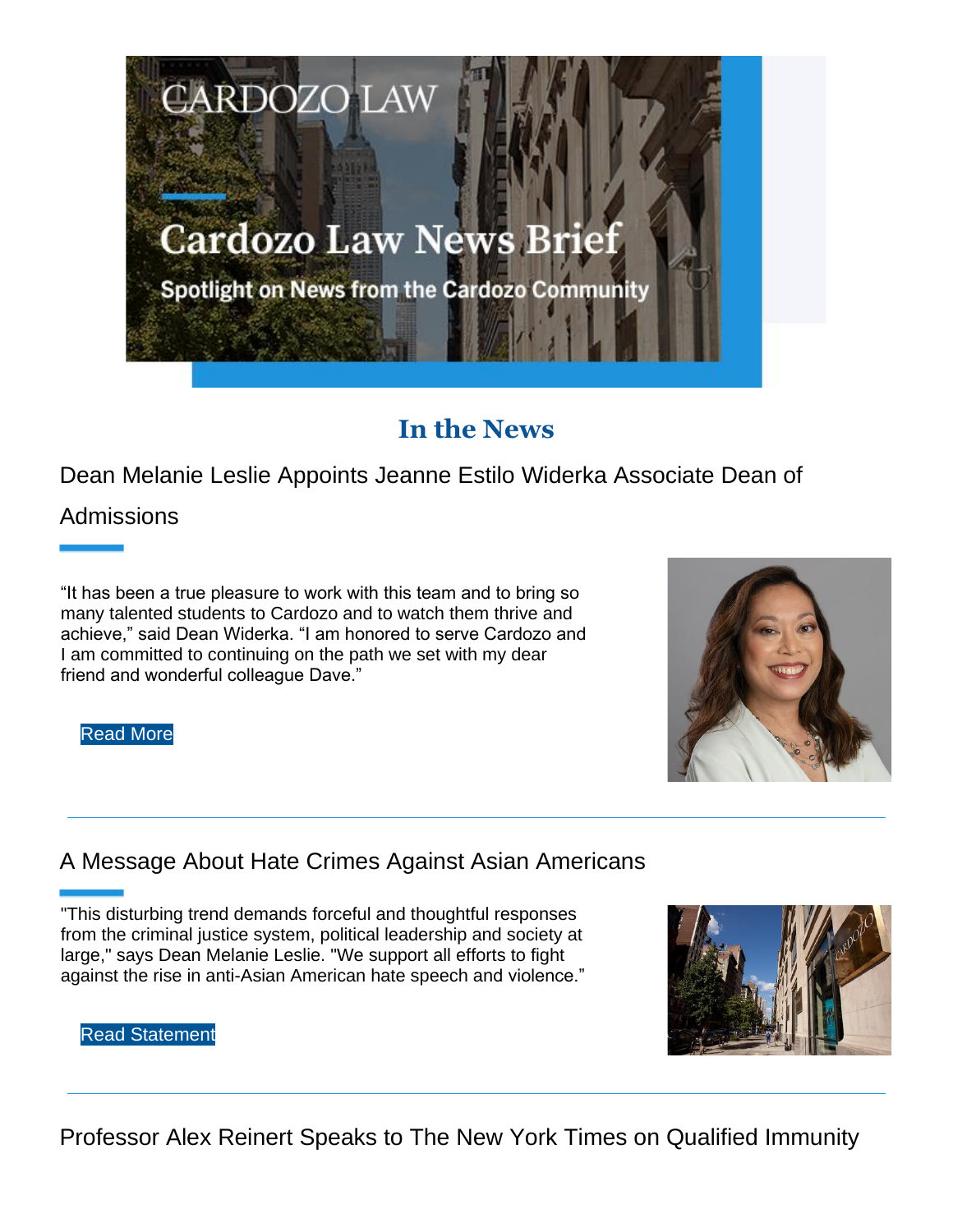"The Supreme Court remains very committed to qualified immunity being a forceful defense in civil rights cases and certainly in police excessive force cases," says Reinert.

Read More

Professor Rebecca Ingber Joins The Lawfare Podcast to Discuss the Biden

Administration's Use of Force in Syria

"Under the UN Charter, states can use force in another state's territory if they're acting in self defense against an armed attack, and using that force is necessary and proportionate to repelling that attack. That is how the United States is seeking to justify this use of force in Syria," says Ingber.

Listen Here

Professor Jocelyn Getgen Kestenbaum Publishes Op-Ed in New York Law

Journal on Building an Antiracist Classroom

<sup>&</sup>quot;We as legal educators must be proactive in critically assessing why certain cases are studied and taught, how classroom discussions are framed, and which tools and resources students are given as they develop into practicing lawyers. At this particular moment in time, inaction isn't an option," writes Getgen Kestenbaum.







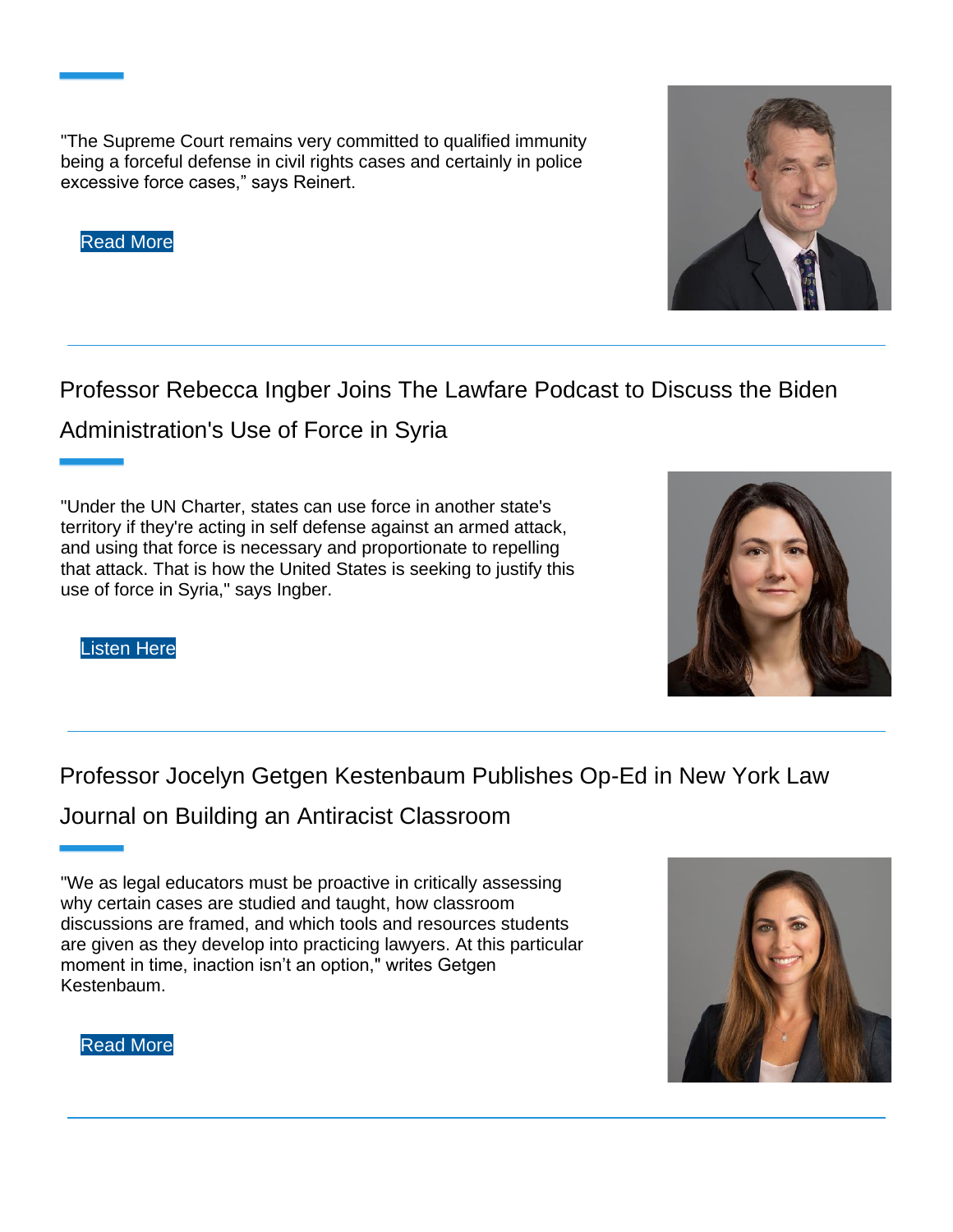## **Faculty News & Scholarship**

- **Professor Deborah Pearlstein** presented her forthcoming paper, "Lawyering the Presidency," at the Conference of Constitutional Law Scholars on March 6.
- **Professor Alex Reinert** had two articles cited in the concurrence by Judge Willett in the Fifth Circuit case Byrd v. Lamb.
- **Professor Michel Rosenfeld** joined Radio-Television Belge's "Face a L'info" to talk Biden's agenda, the filibuster, and the limitations of executive orders on March 11.
- **Professor Jessica Roth's** tribute to Jack Weinstein's retirement from the federal bench, titled "Jack Weinstein: Reimagining the Role of the District Court Judge," was published in the Federal Sentencing Reporter.
- **Professor Richard Weisberg** lectured on "Vichy Law, the Holocaust, and the Dangers of 'Incrementalism' When Participating in a 'System of Evil'" in an event sponsored by the University of Pittsburgh's School of Law, Program on Jewish Studies and Center on International Legal Education on March 5.
- The **Kathryn O. Greenberg Immigration Justice Clinic's** white paper with Make the Road New York was referenced as a "roadmap" for mayoral candidates on immigration reform by City Limits.

## **Events**

# **How Social Media is Transforming the Legal Profession**

**Monday, March 15 at 6:30 p.m.**

Register

### **Dean's Speaker Series: David S. Huntley '90**

### **Tuesday, March 16 at 5:30 p.m.**

*Join Dean Melanie Leslie in conversation with David S. Huntley, Senior Executive Vice President & Chief Compliance Officer at AT&T Inc.*

Register

### **Join OUTLaw in Remembering Dean David Martinidez**

**Tuesday, March 16 at 8 p.m.**

Register